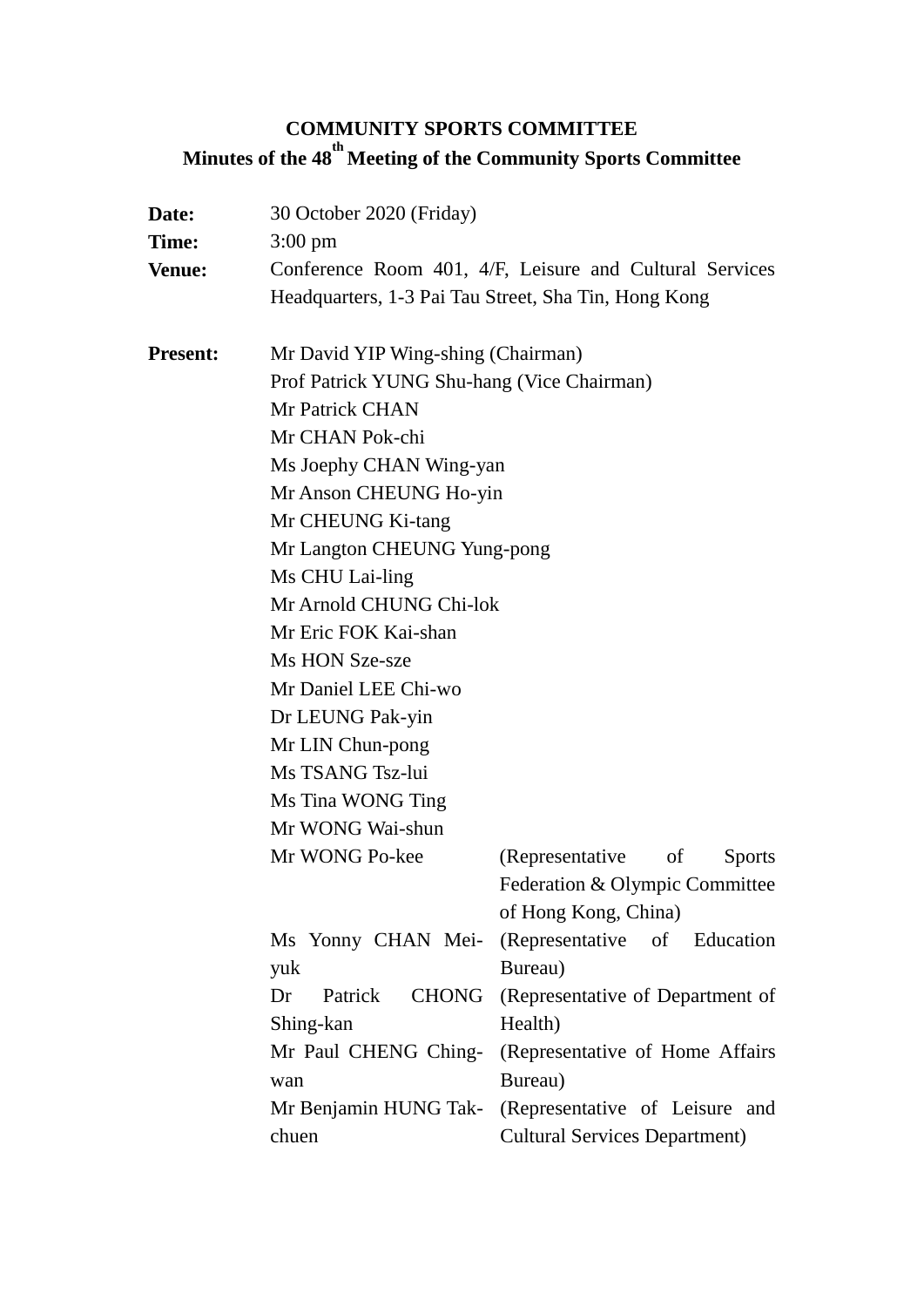#### **In Attendance**

| Miss                 |                         |                      | Winnie YEUNG (Home Affairs Bureau) |  |                                 |  |  |
|----------------------|-------------------------|----------------------|------------------------------------|--|---------------------------------|--|--|
| Cin-man              |                         |                      |                                    |  |                                 |  |  |
| Ms Ida LEE Bik-sai   |                         |                      |                                    |  | (Leisure and Cultural Services) |  |  |
|                      |                         |                      | Department)                        |  |                                 |  |  |
| Ms Annie FUNG Ka-wai |                         |                      |                                    |  | (Leisure and Cultural Services  |  |  |
|                      |                         |                      | Department)                        |  |                                 |  |  |
| Ms Camay LEE Kar-mei |                         |                      |                                    |  | (Leisure and Cultural Services  |  |  |
|                      |                         |                      | Department)                        |  |                                 |  |  |
|                      |                         | Ms Goldie SHING Lai- |                                    |  | (Leisure and Cultural Services  |  |  |
| kam                  |                         | Department)          |                                    |  |                                 |  |  |
|                      | Mr Leo WONG Man-kin     |                      |                                    |  | (Leisure and Cultural Services  |  |  |
|                      |                         |                      | Department)                        |  |                                 |  |  |
|                      |                         | Mr Samuel FUNG Wai-  |                                    |  | (Leisure and Cultural Services) |  |  |
| kuen                 | Department) (Secretary) |                      |                                    |  |                                 |  |  |

#### **Absent with Apologies**

Dr Alberto CRUZ

## **Opening Remarks**

The Chairman welcomed all Members and representatives of various government departments, including Ms Joephy CHAN Wing-yan and Dr Patrick CHONG Shing-kan of the Department of Health, who attended the meeting for the first time, to the 48th meeting of the Community Sports Committee (CSC) held by video conferencing.

2. The Chairman sincerely congratulated three Members who had been given an honour or award in this year's Honours List by the Chief Executive. They included Dr LEUNG Pak-yin who had been awarded the Silver Bauhinia Star, Ms CHU Lai-ling who had been awarded the Medal of Honour, and Mr Arnold CHUNG Chi-lok who had been awarded Chief Executive's Commendation for Community Service.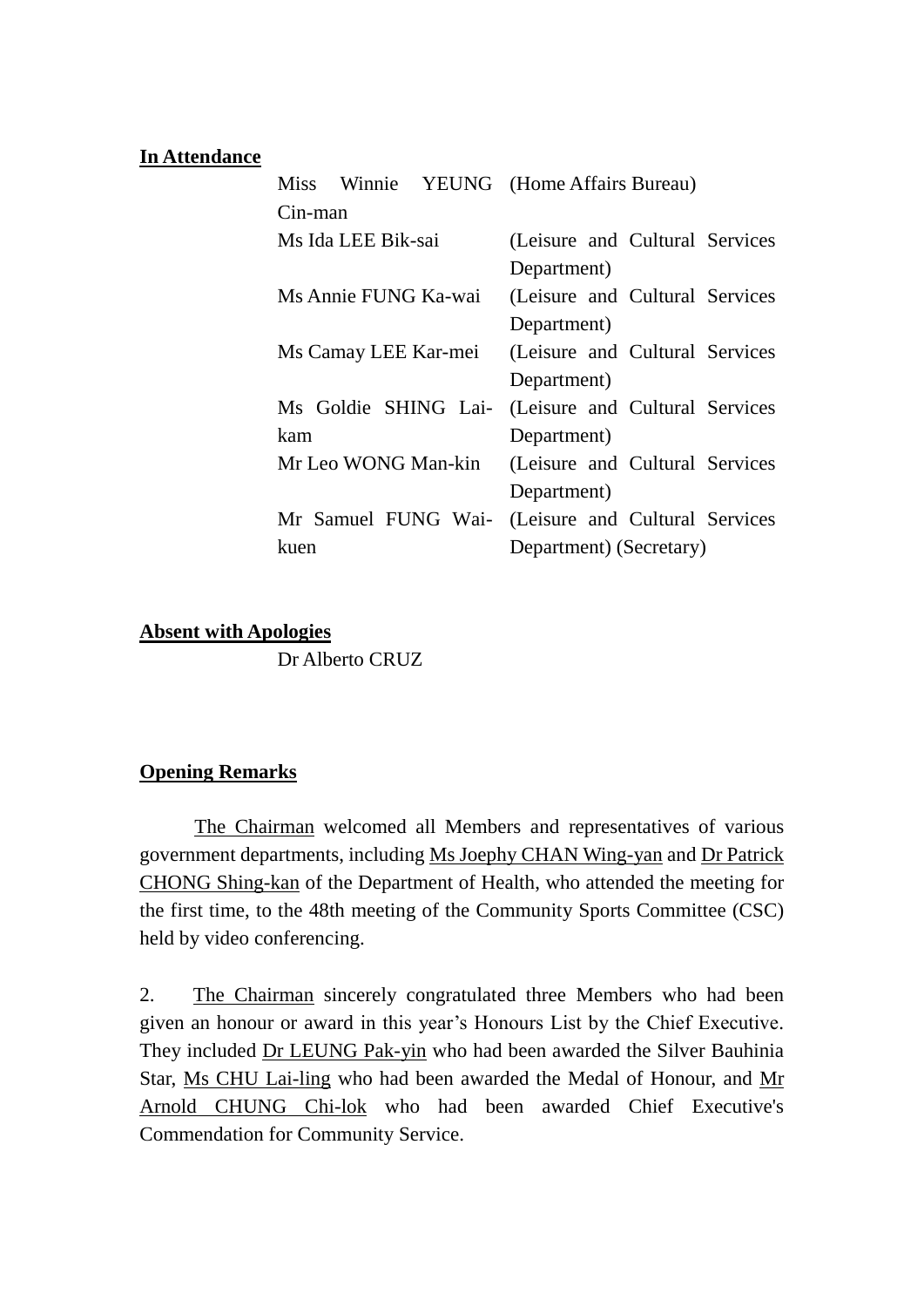3. The Chairman said that the Secretariat had emailed the meeting papers to Members for reference earlier on. If Members had any direct or indirect pecuniary interests relating to any agenda item to be discussed, they should declare to the CSC before discussion of that agenda item. The interests declared by Members would be recorded in the minutes of the meeting.

# **Item 1: Confirmation of the Minutes of Last Meeting of the CSC**

4. The draft minutes of the 47th meeting had been emailed to Members for comment on 15 June by the Secretariat. No proposal for amendment had been received so far, and the minutes were noted by Members which were emailed to them on 29 June. Since no further amendment was proposed at the meeting, the Chairman announced that the minutes of the 47th meeting were endorsed.

## **Item 2: Matters Arising**

# **(i) Report from the Territory-wide Physical Fitness Survey for the Community Advisory Committee**

5. The Chairman invited Dr LEUNG Pak-yin to report on the progress of the project.

6. Dr LEUNG Pak-yin reported on the progress of the tendering exercise for the consultancy service contract and data collection contract.

7. The Chairman thanked Dr LEUNG Pak-yin for his presentation. Since no enquiry was raised, Members immediately moved on to Item 2(ii).

# **(ii) Report on Sport For All Day 2020**

8. The Chairman invited Mr Samuel FUNG of the Leisure and Cultural Services Department (LCSD) to report the progress of Sport For All Day (SFAD) 2020 with the aid of PowerPoint.

9. Mr Samuel FUNG reported on SFAD 2020. Members' views and the LCSD's responses were summarised as follows:

(a) The Chairman said that since the pandemic situation was very severe in July and August, the venue facilities of the LCSD had to be either closed or opened on a limited basis at that time to tie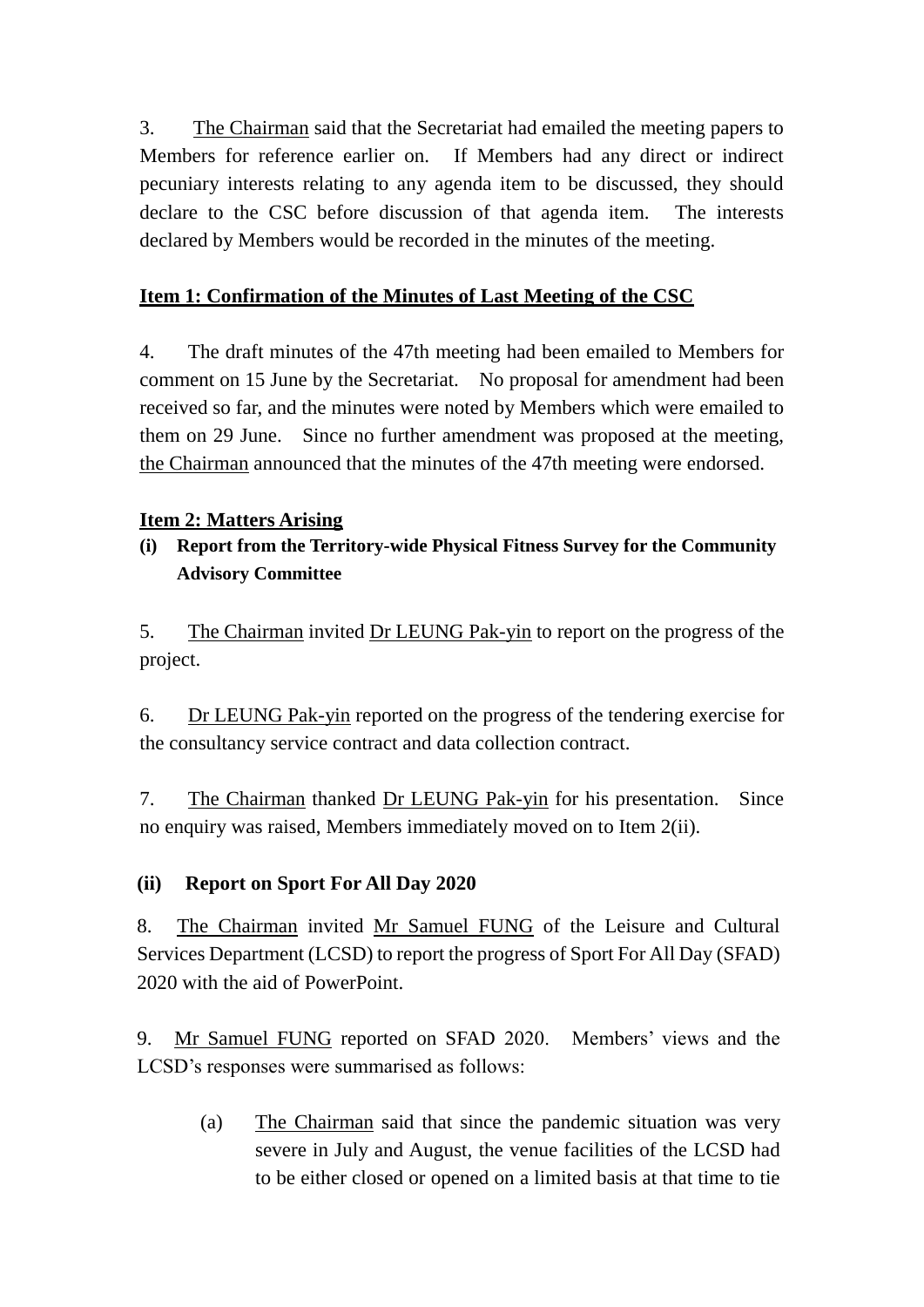in with the Government's anti-epidemic measures. Noting that it was no easy task to organise large-scale events during the period, he thanked LCSD colleagues for their unremitting efforts and creativity in the attempt to organise diverse forms of activities so that the public could still participate in the SFAD amid the pandemic.

- (b) Mr CHEUNG Ki-tang thanked the LCSD for its perseverance in organising the SFAD by alternative means during the pandemic to encourage the public to exercise. Seeing that star athletes had assisted with the promotional activities in the videos, he enquired whether it was an arrangement for the SFAD in the past and for the future.
- (c) Mr Samuel FUNG thanked Members for their views. He said that elite athletes and district sports ambassadors had been invited in the past to participate in recreation and sports activities on the SFAD held in designated sports centres in the 18 districts, and this arrangement would continue in the future.

# **Item 3: Report of the 8th Hong Kong Games Organising Committee (CSC Paper 04/20)**

10. The Chairman said that the 8th Hong Kong Games (HKG) was originally scheduled to be held in 2020 and 2021. In view of the pandemic, the 8th HKG Organising Committee (OC) had decided to postpone the event for one year. He invited Ms Camay LEE of the LCSD to present CSC Paper 04/20 with the aid of PowerPoint.

11. Ms Camay LEE presented CSC Paper 04/20. Members' views and the responses of the Chairman (also the Chairman of the OC and Standing Committee (SC) of the HKG) and Ms Camay LEE were summarised as follows:

(a) Ms Tina WONG said that large screens were installed on-site in international competitions nowadays, allowing spectators to watch the competitions through video. Meanwhile, participating athletes could also feel the support of fans from the screens. She suggested that the OC consider making the same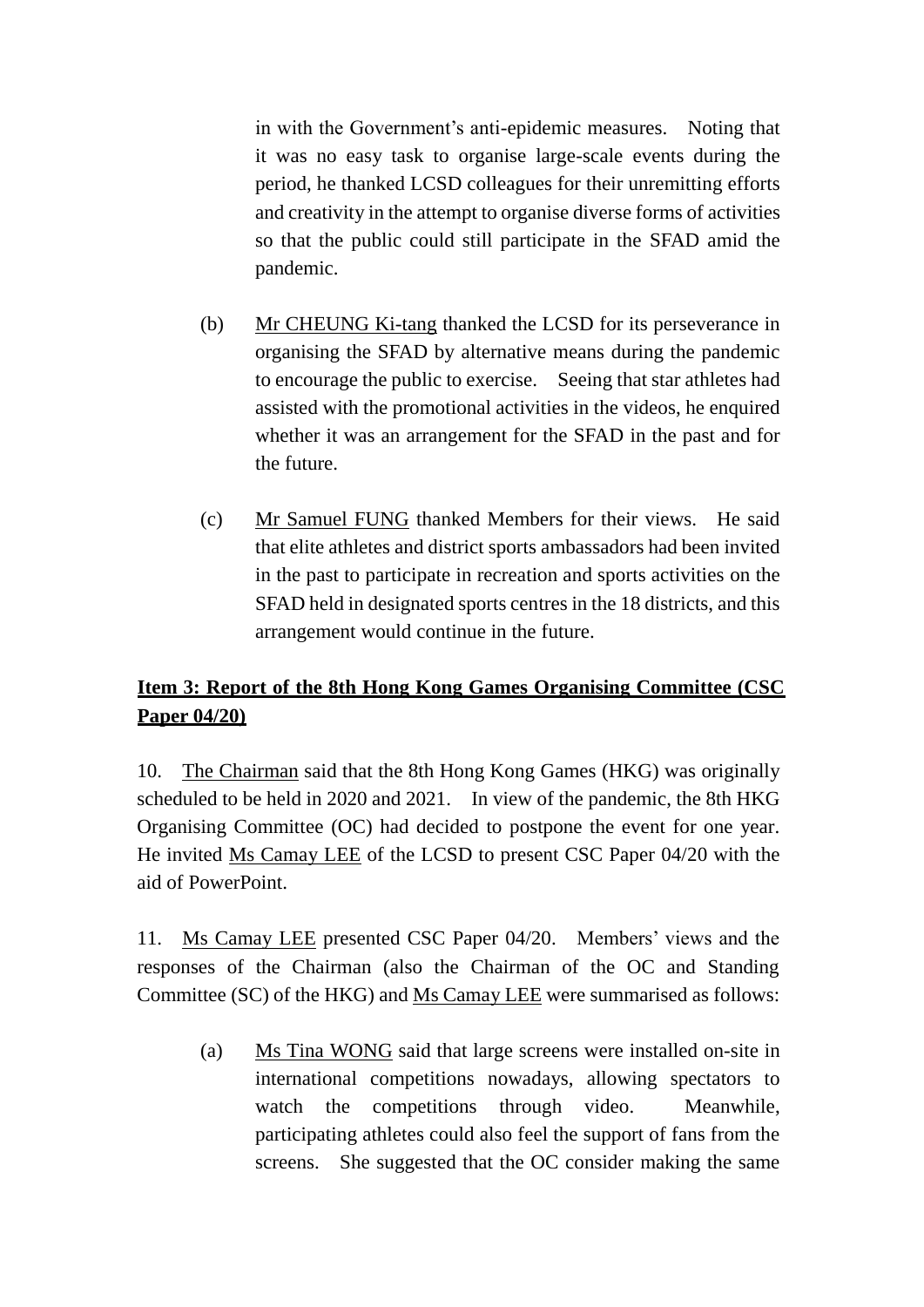arrangement in the HKG finals to enhance the atmosphere of the competitions.

- (b) Mr WONG Wai-shun enquired under what circumstances the OC would decide whether the HKG, which had been postponed for one year, could be held as scheduled; and whether a deadline had been set to review the feasibility of the event. Considering that the HKG had been a biennial event for years, he was worried that the one-year postponement would affect the arrangements for other activities. He suggested that the OC reconsider whether the HKG should be postponed for one year or one time.
- (c) Referring to the emergence of virtual sports competitions amid the pandemic, Ms TSANG Tsz-lui enquired if the OC would consider adopting electronic sports as a form of competition under the pandemic. She cited the adoption of virtual competition software by cycling enthusiasts in Hong Kong and around the world as an example, and she noted that the Union Cycliste Internationale would also adopt virtual software for the international competition to be held this December. She suggested the OC to explore the feasibility of using virtual software for competitions.
- (d) The Chairman thanked Members for their views, and gave consolidated responses as follows:
	- (i) The OC would consider all suggestions that would help uplift the atmosphere of the competition.
	- (ii) The decision of postponing HKG for one year had already been passed at the SC of HKG and would remain unchanged for the time being. The OC would launch more activities as scheduled to widely publicise and promote HKG, with a view to commencing athlete selection and inter-district sports competitions while the pandemic was under control. The OC would continue to closely monitor the latest development of the pandemic and record Mr WONG Wai-shun's views for future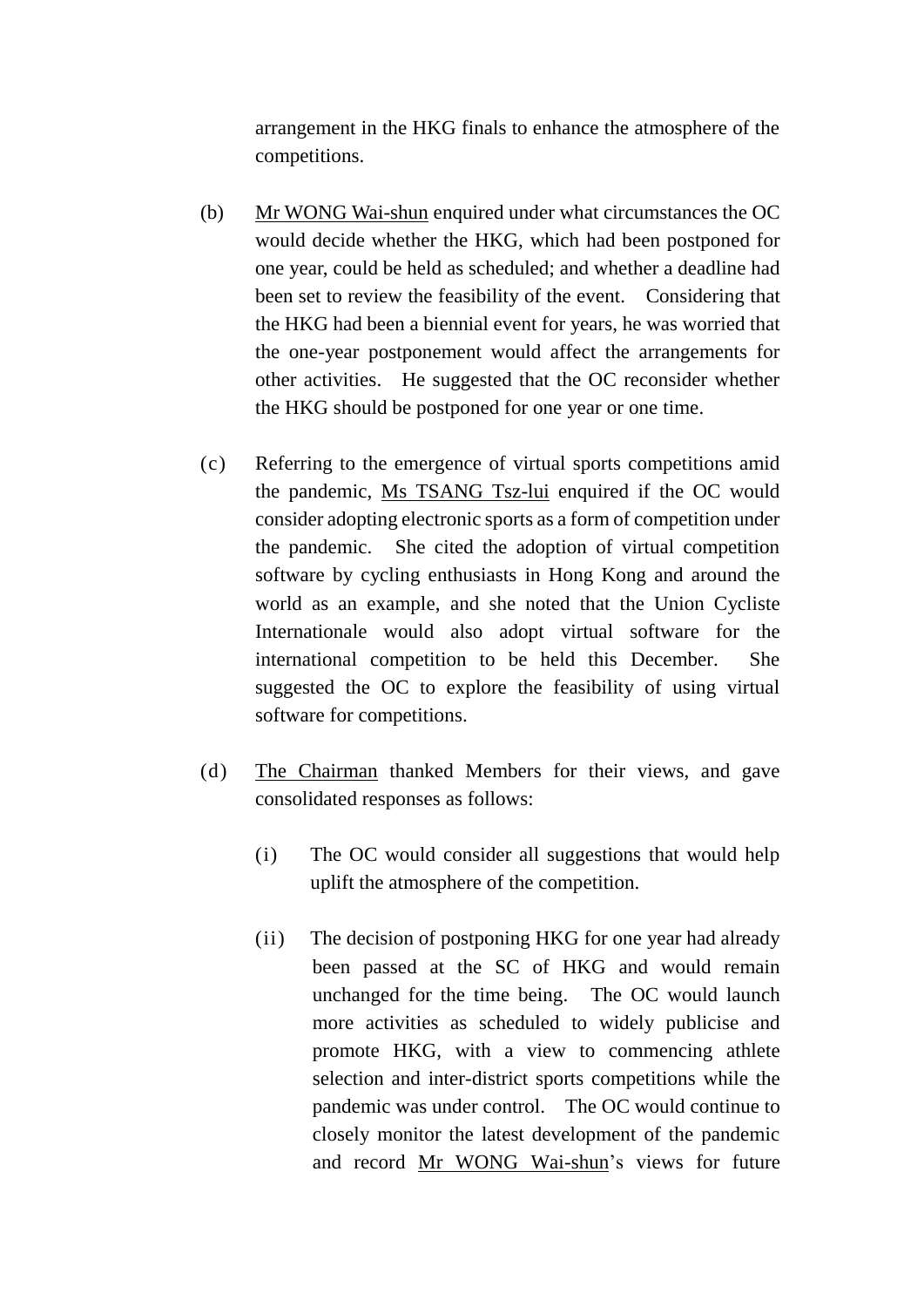reference.

(e) Ms Camay LEE thanked Members for their views. She noted that there were many virtual competition software programmes available and she had been keeping an eye on the development. As virtual competitions were different from the eight physical competitions currently held by HKG, the Secretariat would study the feasibility of incorporating virtual competitions in community involvement activities for public participation.

## **Item 4: Any Other Business**

## **Hong Kong and Shanghai Summer Sports Camp for Youth 2020**

12. The Chairman invited Ms Annie FUNG of the LCSD to report on the preparation for the Hong Kong and Shanghai Summer Sports Camp for Youth 2020 (the Camp).

13. Ms Annie FUNG said that the Camp was originally scheduled to be held from 3 to 7 August in Huangpu District, Shanghai this year. In view of the prolonged pandemic around the world and in Hong Kong, the LCSD and the Shanghai Youth Training Management Centre under the Shanghai Municipal Sports Bureau decided to postpone the Camp to next summer. The LCSD would follow up with the Shanghai Municipal Sports Bureau on the arrangements for next year in due course.

14. The Chairman thanked Ms Annie FUNG for her report.

#### **Adjournment of Meeting**

15. The Chairman thanked Members for attending the meeting. The Secretariat would inform Members of the date of the next meeting in due course.

16. The meeting was adjourned at 3:42 pm.

Note: No declaration of conflict of interest was received from Members during the meeting.